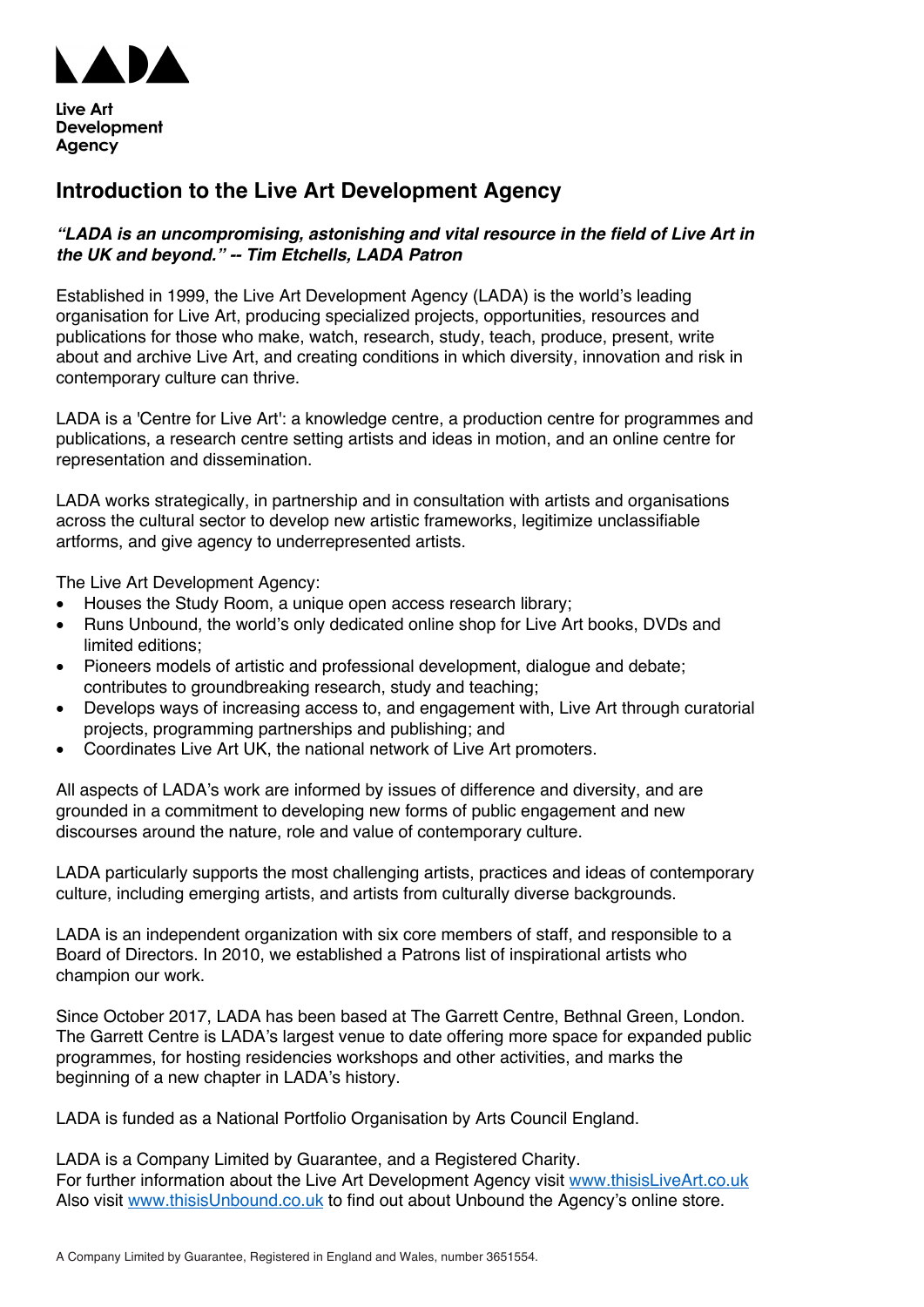

# **Studio Manager (Operations and Events)**

## **Application deadline: 12 noon, Monday 28 January 2019**

This is a new post and a significant opportunity for a dynamic individual to join LADA at this important moment in its development and contribute to its work.

The new Studio Manager (Operations and Events) post will be primarily responsible for the maintenance and strategic development of LADA's base at The Garrett Centre, including the management of LADA's office, Study Room and events. They will also play a key role in the development of new partnerships, including a focus on Tower Hamlets.

The Studio Manager (Operations and Events) has a broad range of responsibilities, and we do not anticipate applicants will necessarily have experience in all aspects of the job; however, as a minimum, they should demonstrate their capacity to develop their skills and experiences to fulfill the Job Description. LADA is also happy to take a flexible approach as to how this post and its responsibilities might be best filled, although we discourage job-share proposals.

We are looking for an ambitious, engaged individual to fulfill this role and contribute to the organisational development of LADA.

As a small organisation, LADA's staff each bring a range of skills and experience to their work, and flexibility and adaptability are essential. We aspire to creating a fulfilling work environment, for our staff, audiences, artists and others.

Candidates are invited, and encouraged, to discuss their applications in advance with Lois Keidan, LADA's Director.

To contact Lois Keidan, email lois@thisisLiveArt.co.uk or call +44 (0)208 985 2124.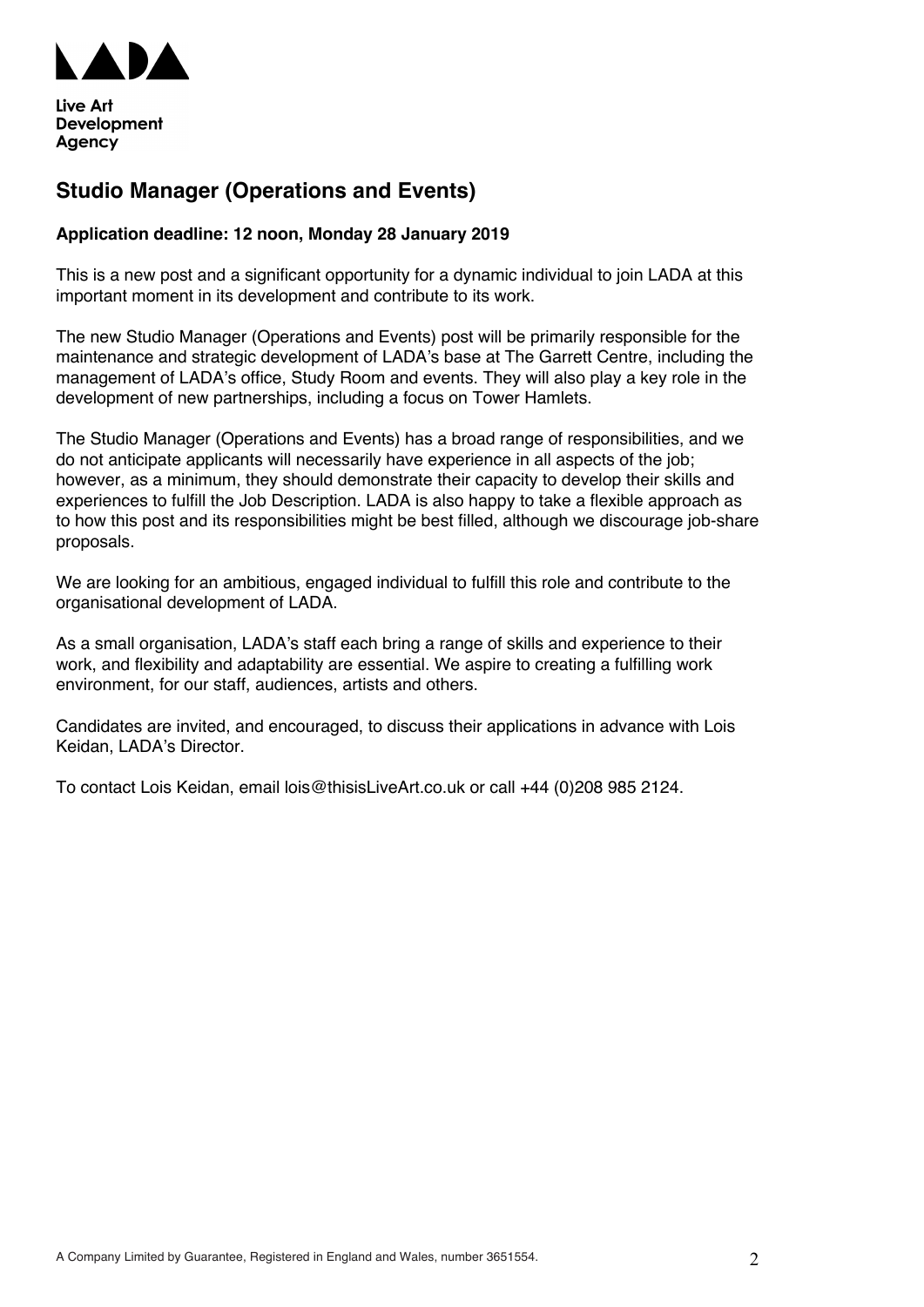

# **Job Description Studio Manager (Operations and Events)**

### **Supervision:** LADA's Director

The principle responsibilities of the Studio Manager (Operations and Events) relate to the maintenance and strategic development of LADA's new space at The Garrett Centre, including the management of LADA's office, operations, Study Room and programmes of events. They will also play a key role in the development of new partnerships, including a focus on Tower Hamlets; and work closely with other LADA staff to achieve the effective realisation of LADA's mission and ensure its sustainable development.

#### **Responsibilities:**

#### **Events**

The Studio Manager (Operations and Events) has responsibility for the efficient and effective running of LADA's public and invitation-only events and other activities, such as workshops and residencies, and will:

- follow and contribute to LADA's Events Procedures, adherence to other LADA policies and procedures, and carry out occasional risk assessments for events;
- be House Manager for those activities, including liaising with artists/presenters on the set up, technical requirements and running of events, and both coordinate and ensure appropriate staffing and technical provision are planned and implemented;
- occasionally provide introductions to events, and being LADA's public representative and advocate to public audiences; and
- coordinate other event needs, including social media at/of events, documentation (audio, stills, video), book sales, and/or hospitality with the support of other LADA staff).

#### **Study Room**

The Studio Manager (Operations and Events) has responsibility for the day-to-day running of LADA's Study Room, and will:

- coordinate the bookings and calendar for the Study Room, welcome and monitor Study Room users, and maintain records of Study Room use;
- coordinate arrangements for Study Room Boxes and other non-LADA based Study Room activities; and
- ensure the upkeep and maintenance of the Study Room.

Note: LADA's Coordinator has responsibility for the curation and content of the Study Room, Study Room Guides and Study Room Gatherings, and for advising and supervising Study Room users. The Studio Manager (Operations and Events) is encouraged to contribute to that work.

#### **Office**

The Studio Manager (Operations and Events) has responsibility for the efficient running and maintenance of LADA's office, and will:

- maintain office and equipment, and related operational manuals/warranties;
- work with other staff to develop operations strategies and procedures:
- oversee the scheduling of the office calendar;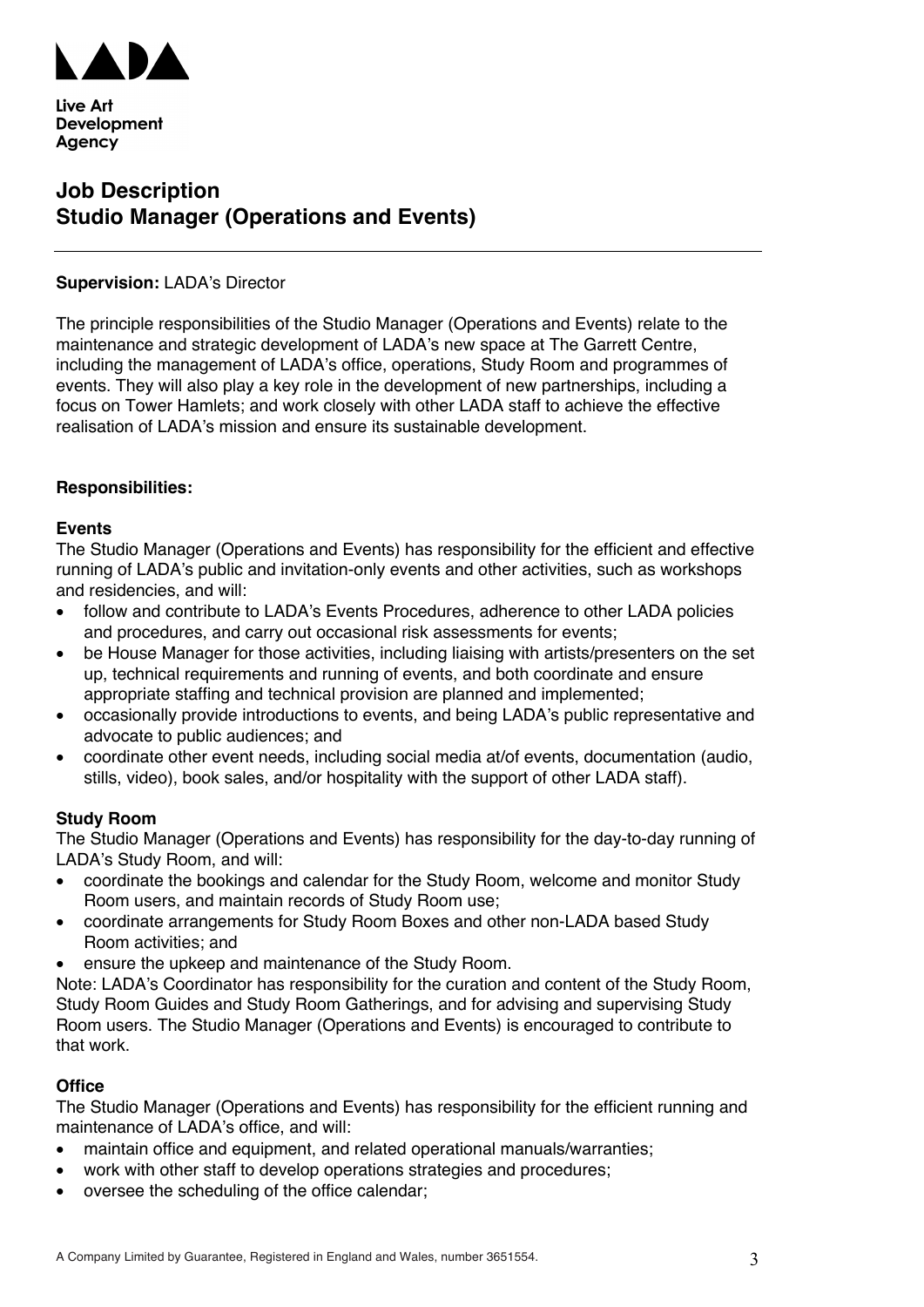

- maintain and develop LADA's Administration Manual;
- ensure the upkeep and maintenance of the office, including liaising with LADA's Cleaner;
- ensure LADA's policies and procedures, including (but not restricted to) Health & Safety, Equality Action Plan, Disciplinary Procedure, Grievance Procedure, Ethical Fundraising Policy and Environmental Policy, are appropriate and up-to-date; this will include being LADA's Environmental Green Champion;
- oversee, in liaison with the Digital Programmes Manager, the maintenance of the company's computer systems including hardware, software, network, back-ups, and suppliers including Internet Service Providers;
- be LADA's main contact with our landlords The Chalice Foundation and their on-site administrator;
- manage annual insurance coverage (including public liability insurance, contents insurance, and project specific insurances) and Council Tax arrangements;
- manage and develop LADA's Desk Scheme, including payments, relationships with LADA and space issues as they arise;
- maintain LADA's human resources information, coordinate occasional new staff recruitment, staff job descriptions and staff holiday records; and
- coordinate interns, placements and volunteers, including procedures, recruitment, scheduling, orientation, administration and evaluation; such staff generally support Unbound, Study Room and general marketing and communications.

Some of the duties above will also be carried out by other LADA staff.

## **Partnerships / other**

The Studio Manager (Operations and Events) will play an important role in the development of LADA's space at the Garrett Centre, including a range of partnerships, from artists to schools to social action groups to local authorities. Although this could include national and international partnerships, we anticipate this work will initially have a focus on Tower Hamlets. This work will be carried out with the support and input of the Director and other staff, and the Studio Manager's role will be developed in alignment with their individual skills, experience and interests.

## **Board and Committees**

The Studio Manager (Operations and Events) has responsibility for aspects of the administrative coordination of LADA's Board of Directors, including:

- scheduling of quarterly Board meetings and papers, and interim Board member review meetings;
- minuting quarterly Board meetings; and
- developing monthly email updates for the Board and Patrons, with LADA's Director. Note: other LADA staff will support additional Board formalities, and Companies House requirements.

## **Finance**

The Board of Directors is ultimately responsible for LADA's financial management; the Directors take lead staff responsibility for managing LADA's finances; and LADA works with a freelance bookkeeper to support the processing of financial transactions. The Studio Manager (Operations and Events) will support LADA's financial bookkeeping, and in relation to their role will:

- collate invoices, receipts and other financial paperwork for LADA's bookkeepers;
- follow petty cash transaction procedures, and ensure the availability of petty cash;
- coordinate occasional bank deposits of cash/cheques; and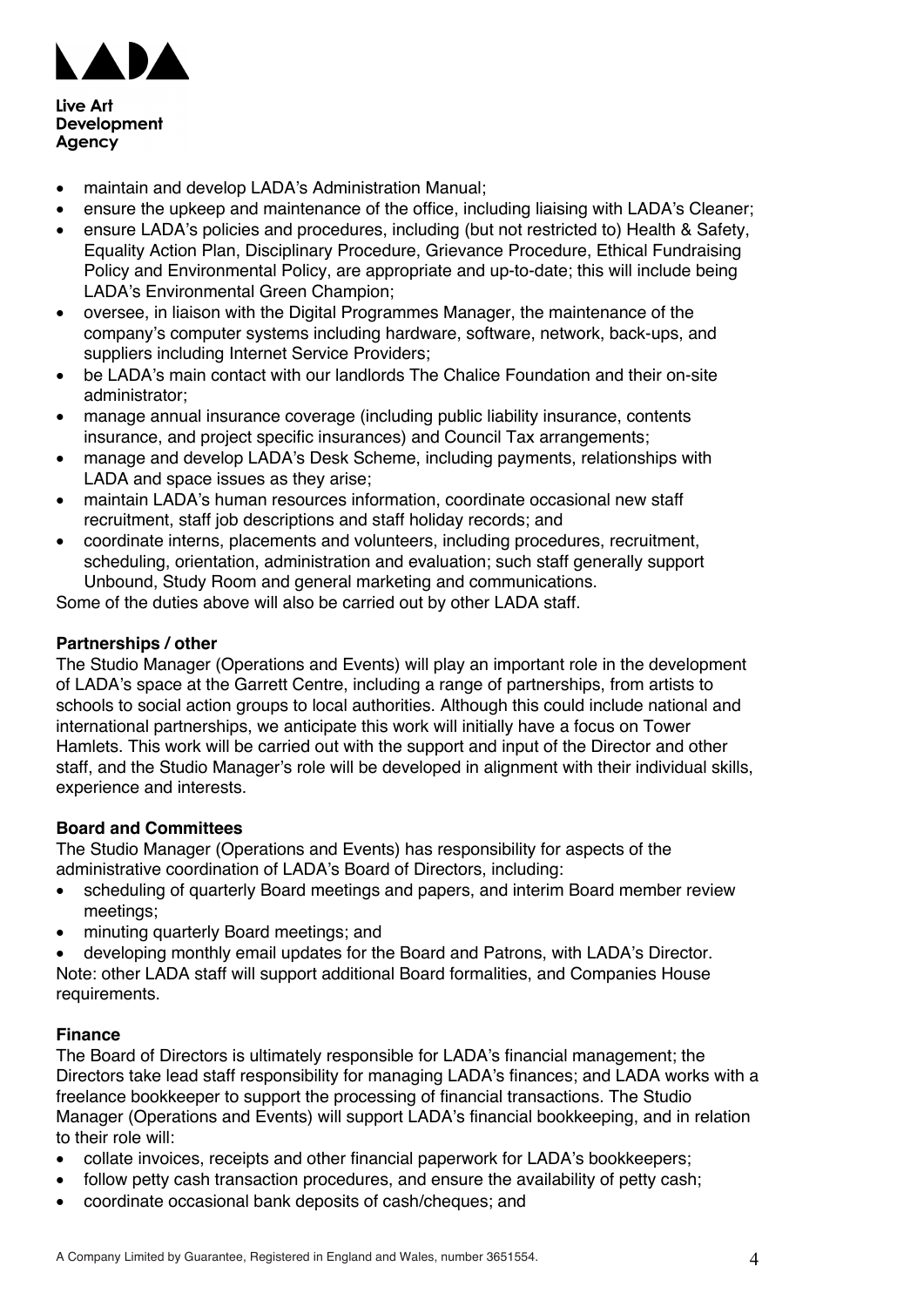

liaise with third parties involved in financial transactions as necessary.

The Studio Manager (Operations and Events) will also be expected to carry out other duties as reasonably requested, including occasional updates to LADA's websites.

## **Person Specification**

It is **essential** that the Studio Manager (Operations and Events):

- has a minimum of four years experience of working within, and a commitment to, the cultural / contemporary art sector;
- has an awareness of and investment in arts and cultural issues, and sensitivity towards the needs of artists and audiences;
- has proven organisational skills and experience of running events including some technical and AV skills;
- has a flexible approach to working practices, including availability for a changing weekday and evening/event schedule;
- has experience of coordinating and contributing to the documentation and promotion (via social media) of events;
- is extremely well organised, self motivated and able to manage, supervise and work as part of a small team;
- has a track record of, or a commitment to, working in consultation, strategically, and collaboratively with a diverse range of partners, including non arts partners;
- is an excellent communicator with good interpersonal skills and is comfortable communicating orally and in writing;
- has an understanding of, and commitment to, LADA's values and policies, including diversity of representation, equal opportunities, and environmental sustainability;
- has the ability to represent LADA to artists, organisations and the general public;
- has an understanding of financial systems for small arts organisations; and
- has competent computer skills, including experience of networks.

If applicants do not meet every aspect of the criteria above, as a minimum, they should demonstrate their capacity to develop their skills and experiences to fulfill the Job Description. LADA will support the postholder's professional development through training and other initiatives, and work to facilitate their professional growth in the role.

#### **Terms of the appointment**

The Studio Manager (Operations and Events) will be appointed on a full-time basis and will be expected to work 35 hours per week.

Although LADA's regular working hours are Monday-Friday, 10am-6pm, the Studio Manager will be expected to schedule some of their working hours to House Manage events in the evenings and on weekends.

The post holder will be entitled to four weeks paid leave each year, plus statutory bank holidays.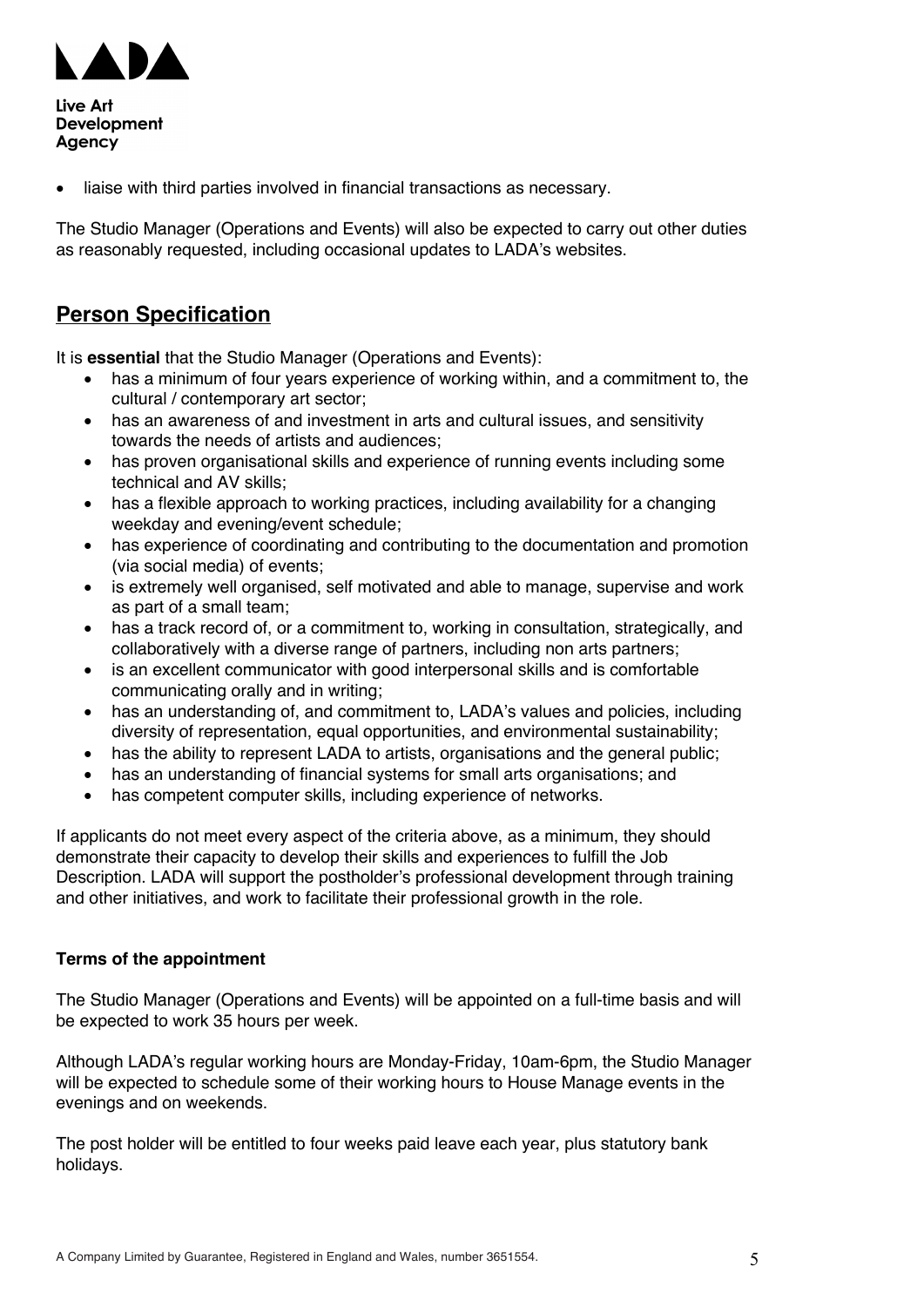

LADA does not pay overtime, however, it offers time off in lieu (TOIL) in acknowledgment of additional hours worked. In addition, LADA has a two-week shut-down over the Christmas and New Year period and allows all employees to take this period as TOIL (in addition to accrued leave entitlements and any other TOIL accrued).

The post is offered at a salary within the range of £27,000-£30,000 per annum, depending on experience.

There will be a six month probation period with a review at the end of the first three months.

LADA currently offers a pension scheme whereby it will match pension contributions up to the current Government minimum % of Gross salary.

## **To apply:**

### **Application deadline 12 noon, Monday 28 January 2019 Your application should be submitted via [the online application](https://thisisliveart.wufoo.com/forms/studio-manager-operations-and-events-application)**

The application information required includes:

- Name
- Contact details: postal, telephone, and email
- The names and contact details of two referees. Referees may be contacted, but only after interview
- Monitoring questions, providing your answers to the questions listed below

You should also include two attachments:

- A statement of no more than two A4 pages, including:
- Why you feel that you are suitable for the post;
- How you match the person specifications noted above, using examples of your past experience

and

• Your current CV/resume of no more than two A4 pages

You must submit your application via **[the online application form](https://thisisliveart.wufoo.com/forms/studio-manager-operations-and-events-application)** by 12 noon on Monday 28 January 2019.

Interviews will be held on Tuesday 5 February (date subject to availability of selected applicants). Second interviews, if needed, will be held on Monday 11 February.

Appointment will ideally commence in March, or earlier if available.